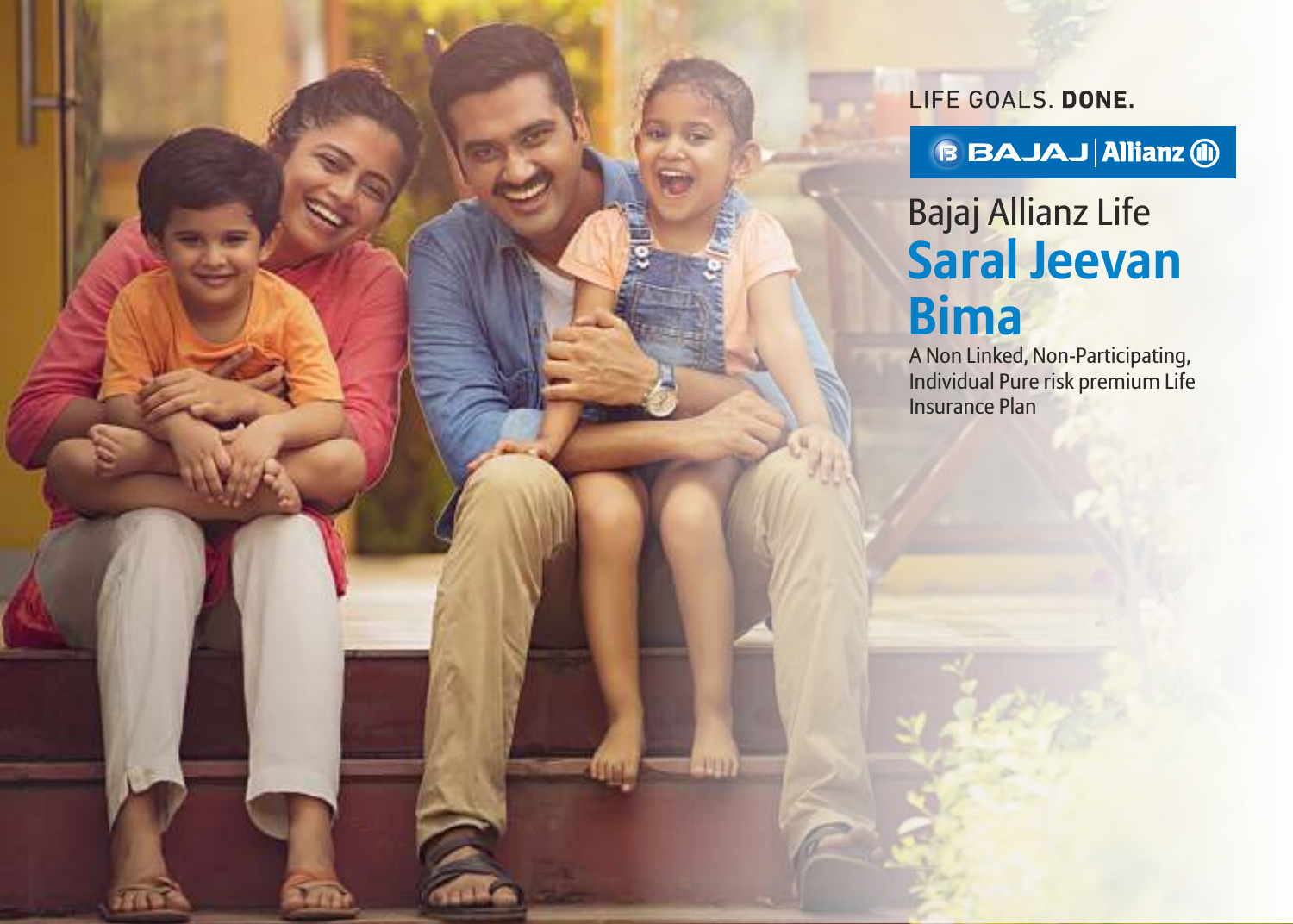

**Life Cover for upto term <sup>40</sup>** ` **of 40 years**



**Ease of payment with Single, Limited or Regular premium options**



**^ Tax Benefits**

**^ Tax benefits as per prevailing Income tax laws shall apply. You are requested to consult your tax consultant and obtain independent advice for eligibility before claiming any benefit under the policy.**

### **MATURITY BENEFIT**

No maturity benefit is payable under this policy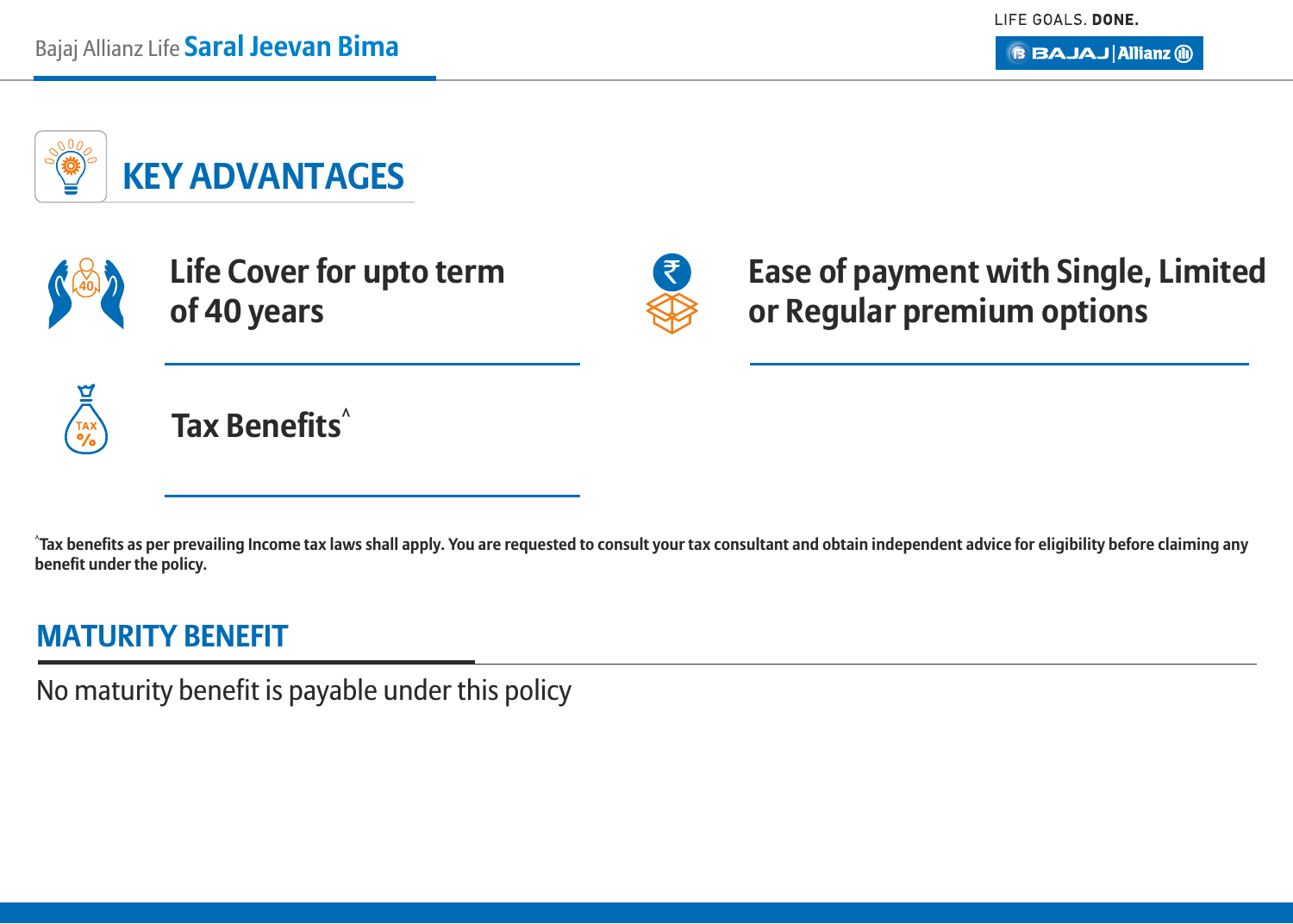## **DEATH BENEFIT**

This Policy will cover death due to accident only during the waiting period of 45 days from the date of commencement of risk.

In case of death of the Life Assured other than due to accident during the waiting period, an amount equal to 100% of all premiums<sup>2</sup> received excluding taxes<sup>4</sup>, if any, shall be paid and the Sum Assured shall not be paid

On death of the Life Assured, provided the policy is in force, the death benefit payable to the nominee would be as follows:

In Limited premium or Regular premium payment policies death benefit equal to Sum Assured on death will be payable which is the highest of:

- 10 times the Annualized premium<sup>1</sup>, or
- $\cdot$  105% of all premiums<sup>2</sup> paid as on date of death, or
- Absolute amount assured to be paid on death<sup>3</sup> In Single premium payment policies death benefit equal to Sum Assured on death will be payable which is the higher of:
- 125% of Single premium<sup>2</sup>, or
- Absolute amount assured to be paid on death<sup>3</sup>

The death benefit mentioned above would be payable as a lump sum and would be applicable in case of:

- Accidental Death of the Life Assured during the Waiting period; or
- Death of the Life Assured due to any reason after expiry of the Waiting period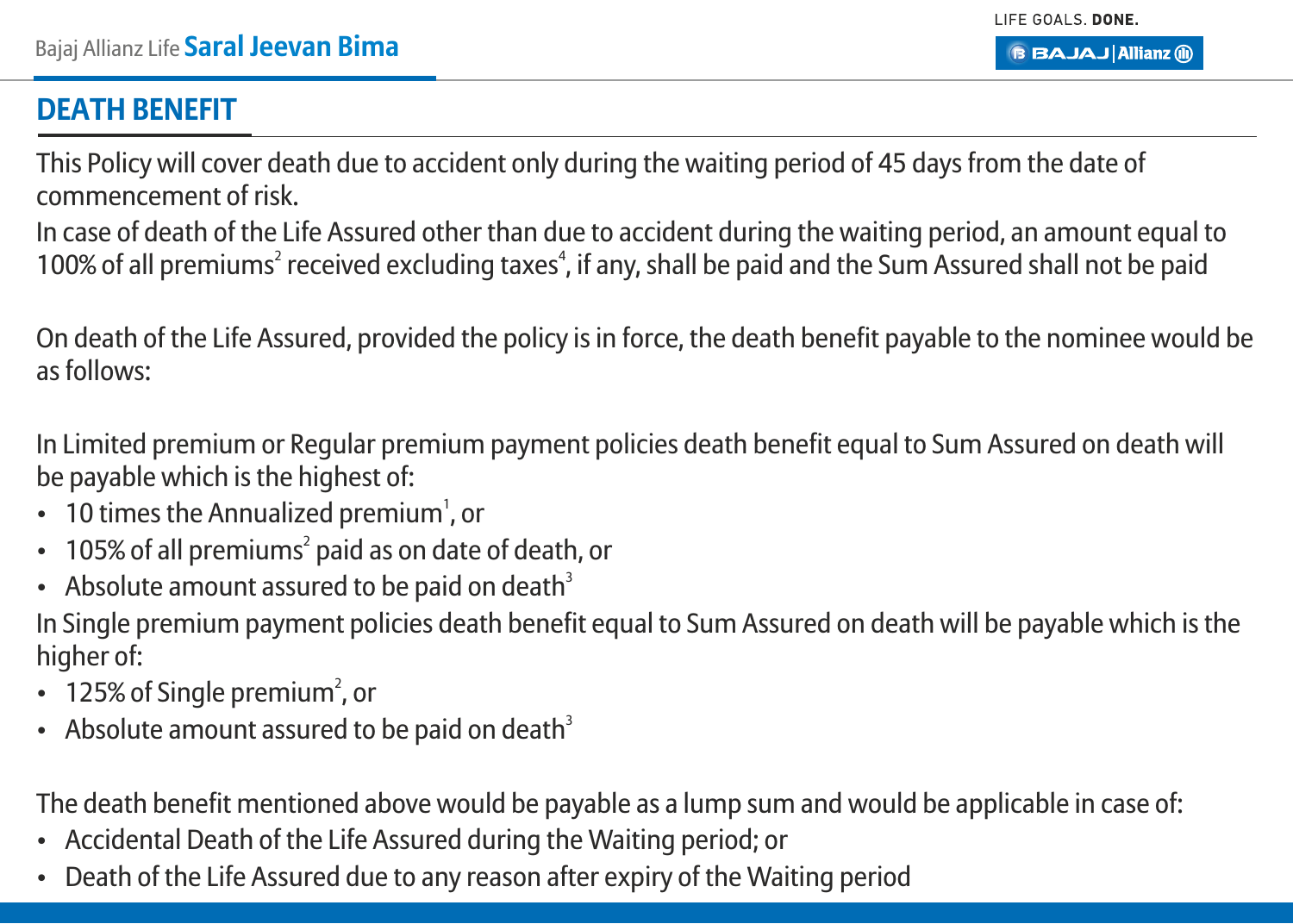Note:

<sup>1</sup>Annualized Premium is the total amount of premium payable in a policy year excluding taxes<sup>4</sup>, rider premiums, underwriting extra premiums and loadings for modal premiums, if any.

 $^2$ Premium(s) shall not include any extra amount chargeable under the policy due to underwriting decision and rider premium(s), if any. This doesn't include taxes $^\ast$ which are payable separately.

<sup>3</sup>Absolute amount assured to be paid on death shall be an amount equal to Basic Sum Assured.

4 Tax(es) refers to Goods and Services Tax/any other applicable tax levied, subject to changes in tax laws.

#### **SAMPLE PREMIUM**

| Life Assured's age at entry |          | Policy term   Premium Paying Term   Sum Assured   Annualized Premium |         |         |
|-----------------------------|----------|----------------------------------------------------------------------|---------|---------|
| 30 years/ male              | 30 years | 30 years                                                             | 25 lakh | ₹8,321  |
| 35 years/ male              | 30 years | 30 years                                                             | 25 lakh | ₹11,848 |
| 40 years/ male              | 30 years | 30 years                                                             | 25 lakh | ₹17,525 |

Premium shown above is exclusive of Goods & Service Tax/any other applicable tax levied, subject to changes in tax laws and any extra premium The plan can be purchased directly from the insurance company's website also at the applicable premium rates

#### **ELIGIBILITY**

| <b>Parameter</b>    | <b>Details</b>                                                                                                                                |                    |  |
|---------------------|-----------------------------------------------------------------------------------------------------------------------------------------------|--------------------|--|
|                     | Minimum - 18 years                                                                                                                            | Maximum - 65 years |  |
| <b>Age at Entry</b> | For Policies sourced through POS channel, the minimum and maximum entry age will<br>be as per the POS Guidelines as amended from time to time |                    |  |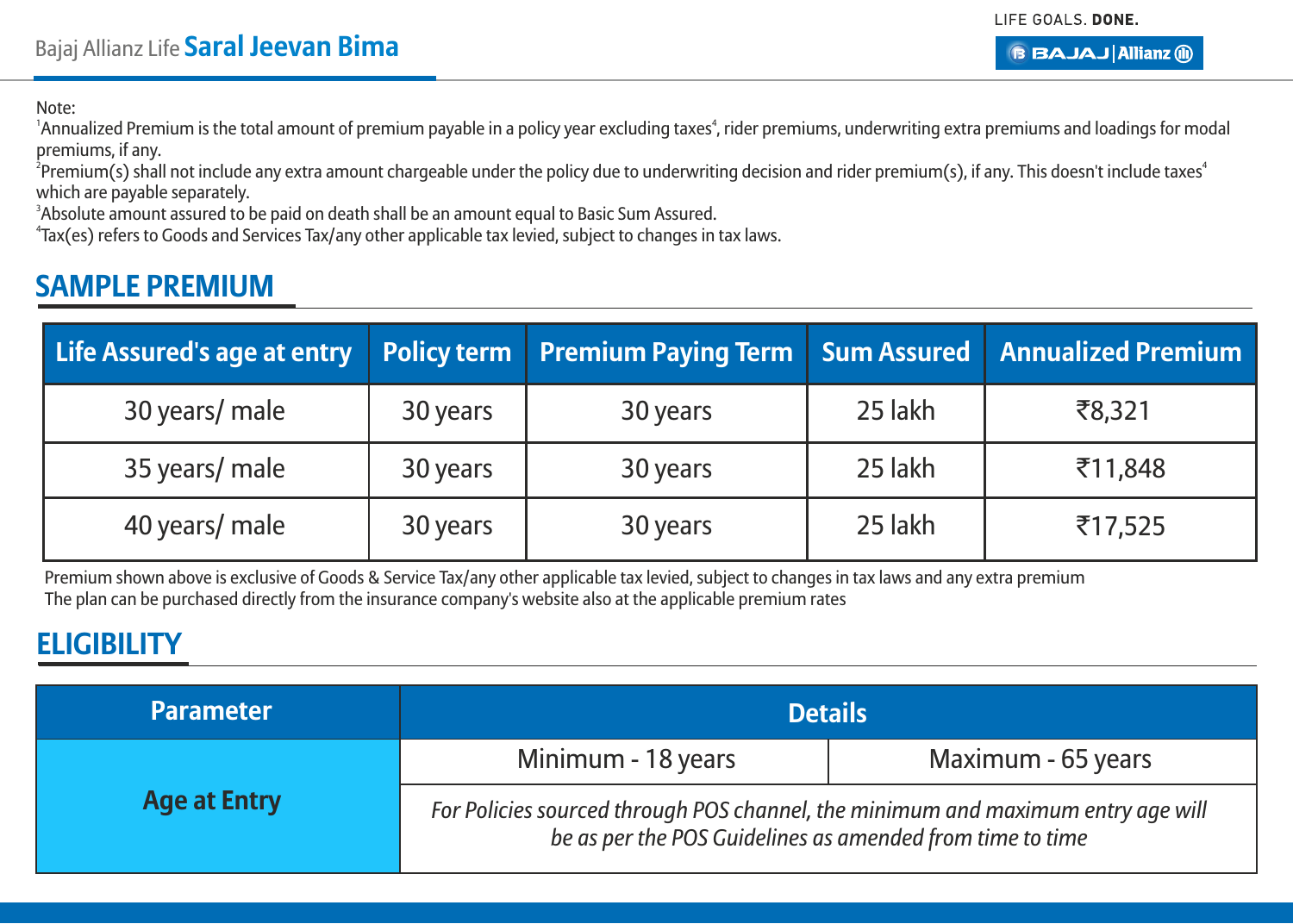#### **ELIGIBILITY**

| <b>Parameter</b>               | <b>Details</b>                                                                                                                                   |                    |  |
|--------------------------------|--------------------------------------------------------------------------------------------------------------------------------------------------|--------------------|--|
| <b>Maximum maturity age</b>    | 70 years<br>For Policies sourced through POS channel, the maximum maturity age will be as per<br>the POS Guidelines as amended from time to time |                    |  |
| <b>Sum Assured</b>             | Minimum - 5 lakhs<br>Maximum - 25 lakhs                                                                                                          |                    |  |
| <b>Policy Term</b>             | Minimum - 5 years                                                                                                                                | Maximum - 40 years |  |
| <b>Premium Payment options</b> | Single Premium;<br>Limited Premium for 5 years or 10 years;<br>Regular Premium                                                                   |                    |  |
| <b>Premium payment modes</b>   | Single/Yearly/Half yearly, Monthly<br>Monthly is available only under Electronic Clearing Service/National Automated Clearing House              |                    |  |

#### **Prohibition of Rebate: Section 41 of the Insurance Act, 1938:**

No person shall allow or offer to allow, either directly or indirectly, as an inducement to any person to take out or renew or continue an insurance in respect of any kind of risk relating to lives or property in India, any rebate of the whole or part of the commission payable or any rebate of the Premium shown on the Policy, nor shall any person taking out or renewing or continuing a Policy accept any rebate, except such rebate as may be allowed in accordance with the